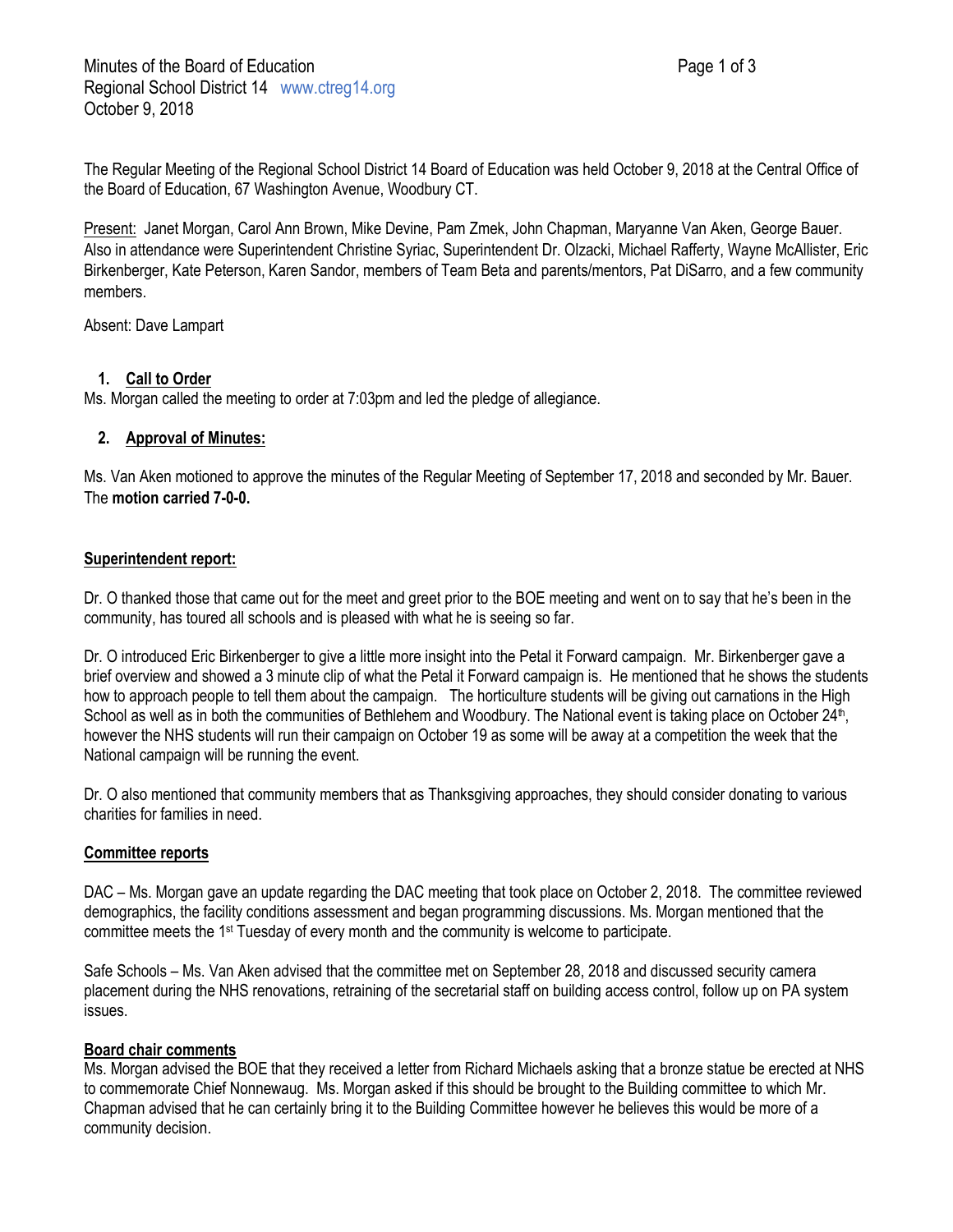Ms. Morgan also mentioned that she received an email from Janice Scruggs who would like to help organize Woodbury's 50<sup>th</sup> anniversary celebration. Ms. Morgan stated that she would pass this on to the Community Relations subcommittee to reach out to her and to start planning.

Ms. Morgan advised that there will be a dedication of the corn field in memory of Dany Logue on Saturday, October 13, 2018 at 1:00 p.m. It will be a nice commemoration and the Logue family will be handing out their 1<sup>st</sup> scholarship to a lucky NHS student that day.

Lastly, she thanked Interim Superintendent Christine Syriac for the wonderful work she has done and for stepping up during the Superintendent search.

### **Public comment**

Bethlehem residents Kyle Krantz and Mr. Biron along with Watertown resident Mr. Leclerc expressed their disappointment that Region 14 and Team Beta have not be able to come to a mutual agreement on the Team Beta name and becoming a 4H team. They stated that since they cannot keep the name of Team Beta and would like to branch out to a 4H team, and are asking that NHS release the former robotics team name of Nonnabots to the new 4H robotics team. Mr. Biron has asked Mr. McAllister for an update on accounting withdrawals for the past 24 months in the student activity account. Mr. McAllister is working on getting him the information. Mr. Leclerc handed the BOE a letter which came to Team Beta from Mr. Pease that he wanted the Board members to read. Mrs. Krantz asked the BOE to take into consideration releasing the old robotics team name of Nonnabots to the 4H team and that it would be nice to bring history with the new 4H team to hold on to.

#### **Old business**

Ms. Van Aken *moved* that the Region 14 Board of Education approve the Science 9-12 Curriculum as presented, and seconded by Mr. Bauer. Mr. Bauer commended Mr. Rafferty and his team for the new curriculum. He is curious as to what an implementation guide look like. Mr. Rafferty gave an overview of the process of how his office and the Instructional Leaders are compiling the implementation guides by reviewing NGSS aligned resources to bring appropriate learning activities for students. The resources will be organized and vetted across the year. The **motion carried 7-0-0.**

#### **New business**

Mr. Bauer *moved* that the Region 14 BOE approve NHS World Language students for an Educational trip to Quebec City, Canada from December 1 through December 3, 2018, for 30-40 students and 3-4 background checked chaperones via coach bus and funded by students. Seconded by Mr. Chapman. World Language teacher Kate Peterson explained that this would be the 6<sup>th</sup> trip in 11 years and a first time at the high school level. The students will be busy learning cross functionally in all aspects of subjects from early morning until late at night. They will be fully immersed in the experience and it is a wonderful opportunity for them. **Motion carried 7-0-0.**

Mr. Bauer *moved* that the Region 14 BOE authorize Superintendent Joseph Olzacki (in lieu to Interim Superintendent Syriac) to sign on its behalf CSDE ED-099 (agreement for Child Nutrition Programs), along with any other forms, statements, and certifications required under said programs, including but not limited to claims for reimbursement. Seconded by Ms. Van Aken. **Motion carried 7-0-0.**

The Board discussed the 2019-2020 school calendar and the possibility of school starting after Labor Day once again due to the construction. They also touched on having December 23<sup>rd</sup> as a possible full day off and having students in school on Veteran's day with full activities with Veterans for educational purposes. They also touched on the subject of snow days. The members will look over the calendar and bring their suggestions/comments back to the next BOE meeting on October 22, 2018. No action was taken.